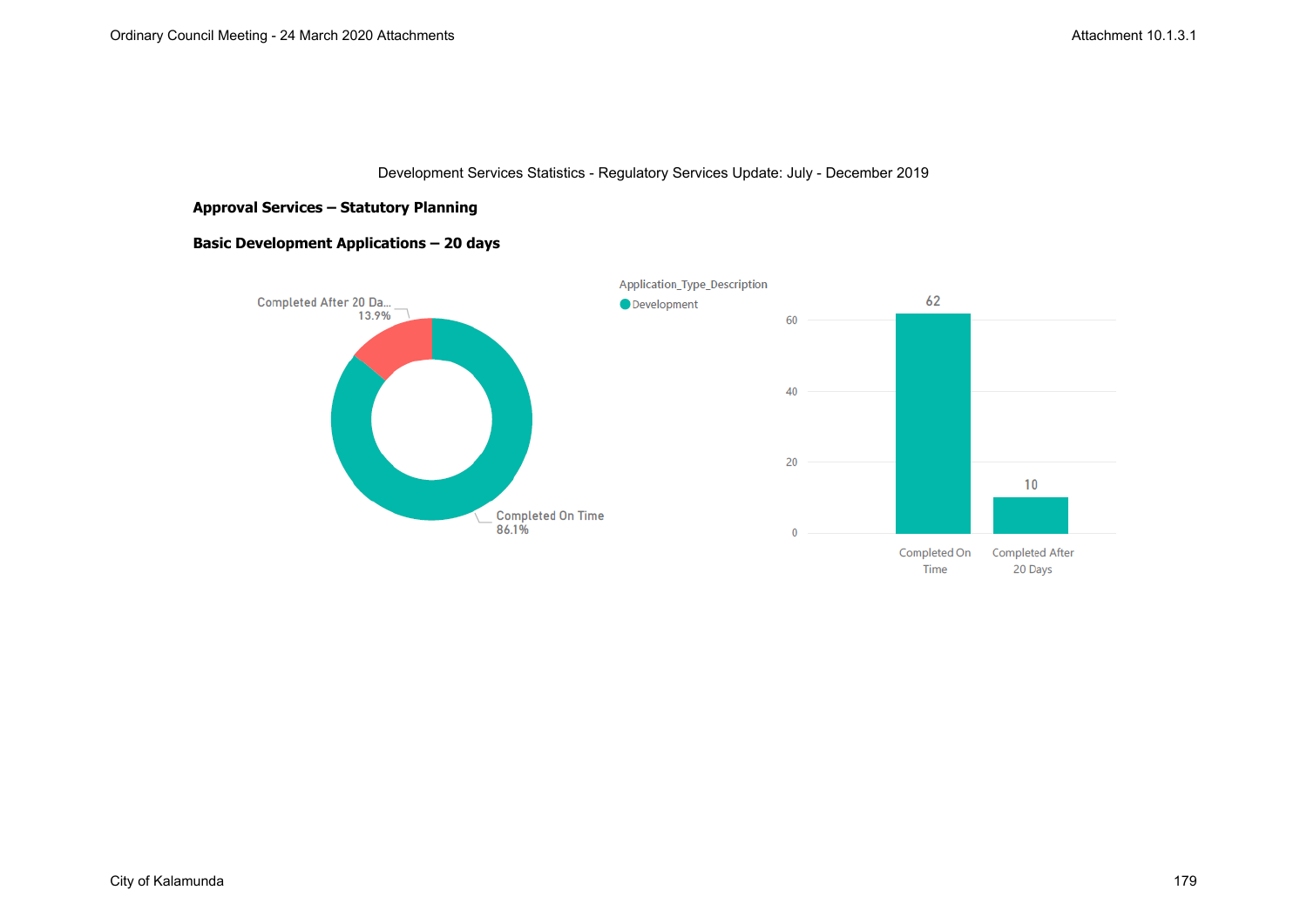### **Standard Development Applications – 60 days**

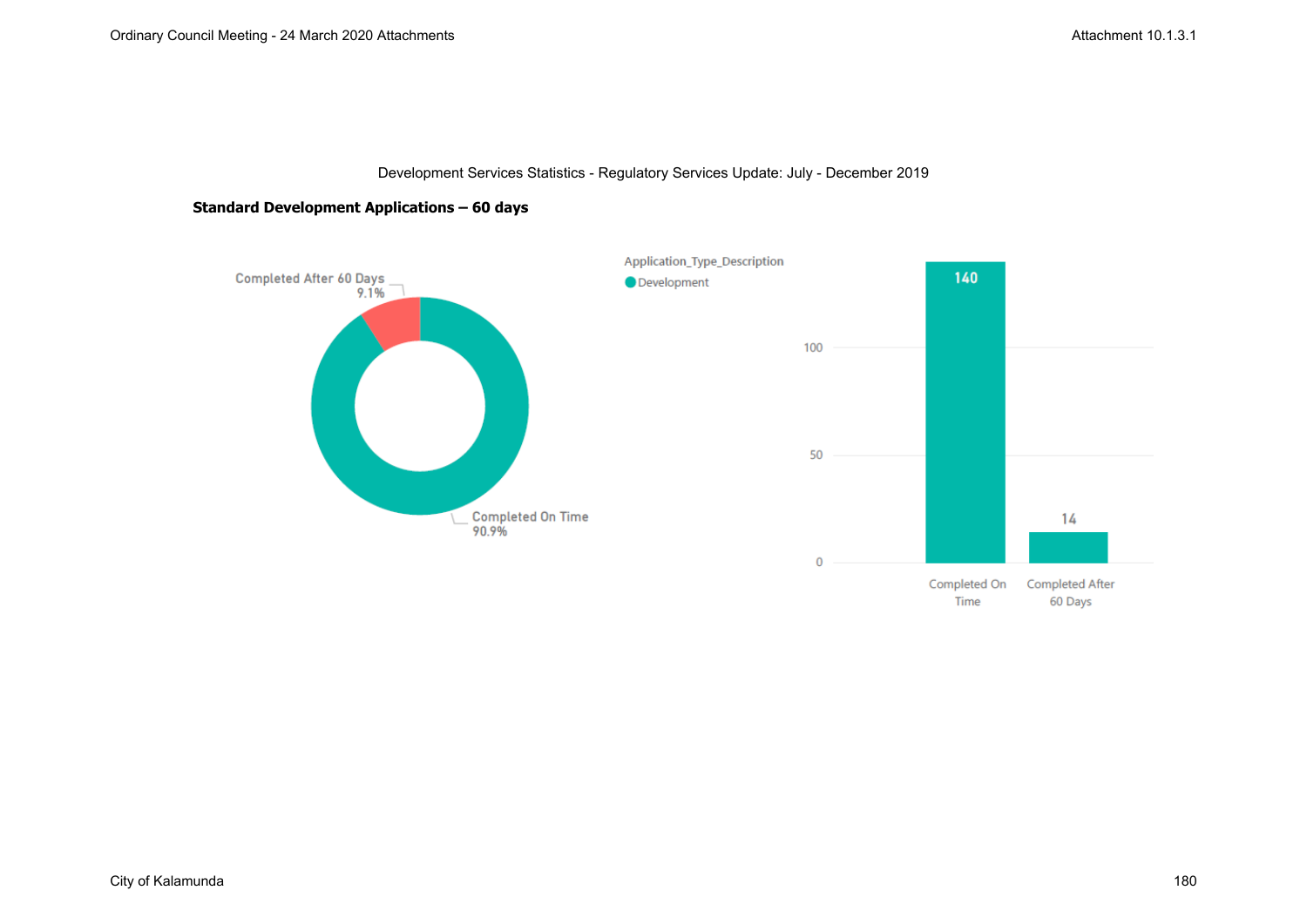### **Complex Development Applications – 90 days**

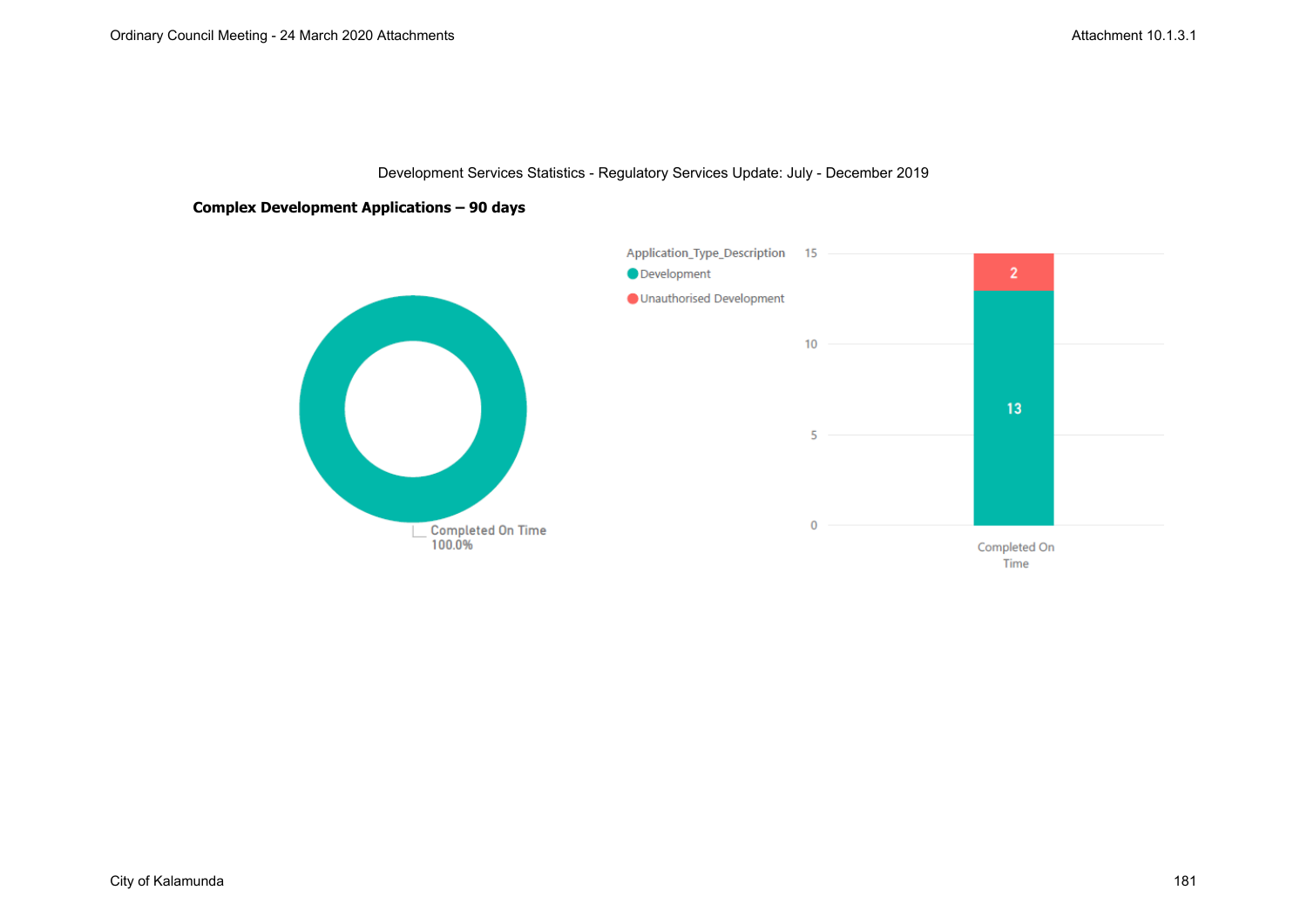**How satisfied were you with the level of service provided?**

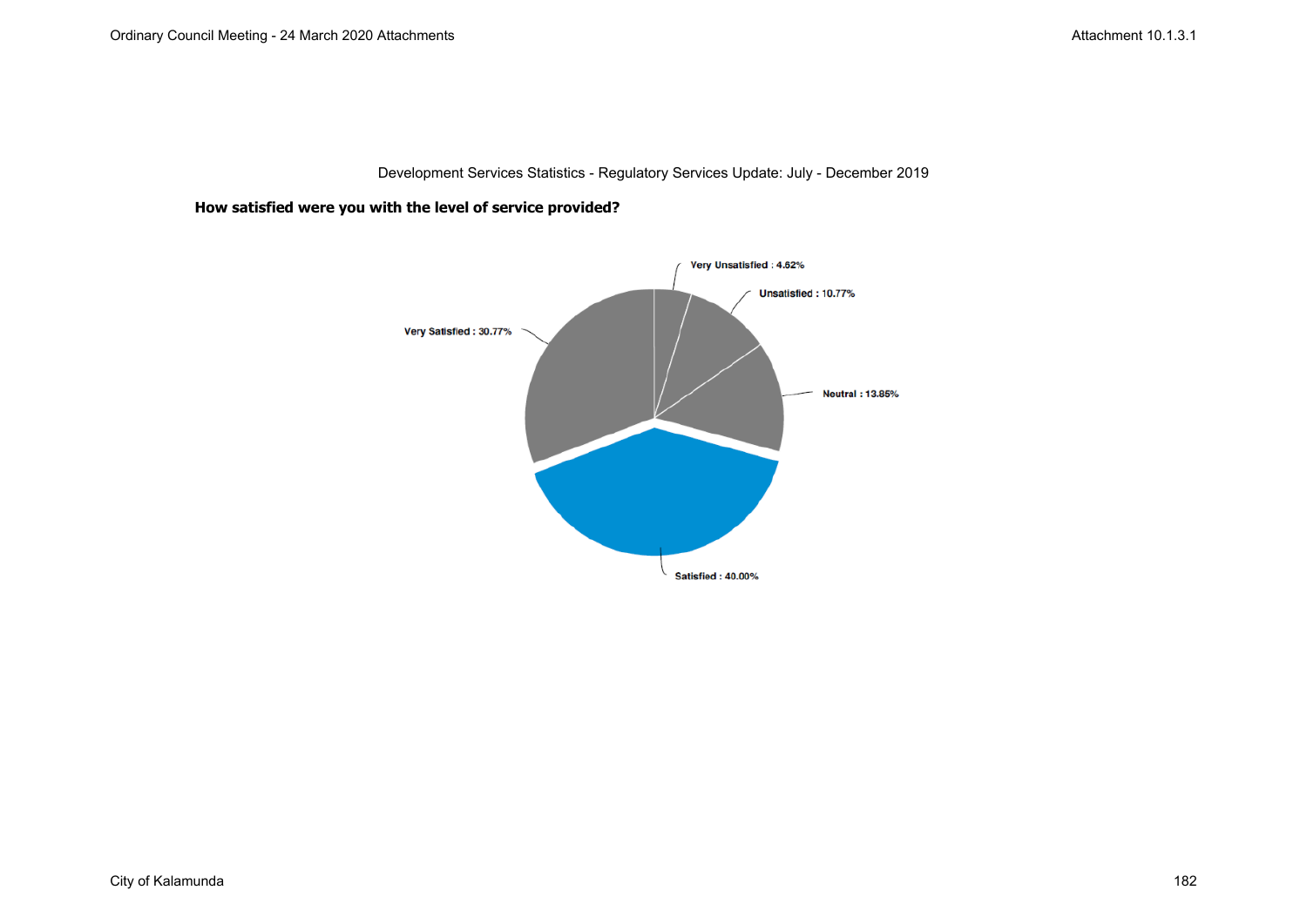### **Please indicate the level of service received for the following services during your application process.**

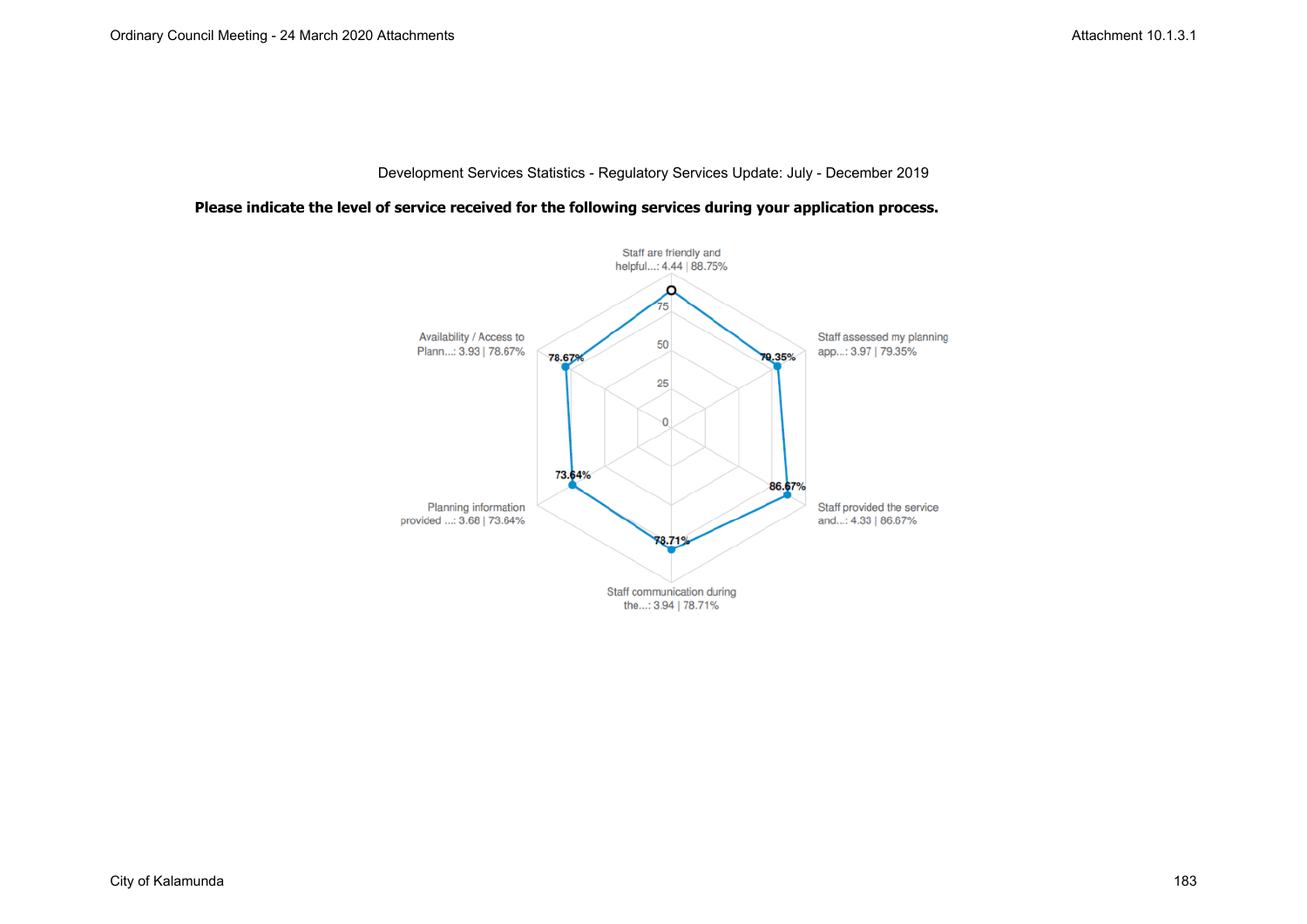| Question                                                                                                       | Count          | <b>Score</b> | <b>Very Poor</b> | Poor | Average | Good | <b>Very Good</b> |
|----------------------------------------------------------------------------------------------------------------|----------------|--------------|------------------|------|---------|------|------------------|
| Staff are friendly and helpful                                                                                 | 32             | 4.44         |                  |      |         |      |                  |
| Staff assessed my planning application within a<br>reasonable Timeframe                                        | 31             | 3.97         |                  |      |         |      |                  |
| Staff provided the service and information<br>required for my application/query.                               | 30             | 4.33         |                  |      |         |      |                  |
| Staff communication during the process.                                                                        | 31             | 3.94         |                  |      |         |      |                  |
| Planning information provided via the City<br>communication channels including Social Media<br>(e.g. Facebook) | 22             | 3.68         |                  |      |         |      |                  |
| Availability / Access to Planning Officer - either<br>through a meeting, email or telephone.                   | 30             | 3.93         |                  |      |         |      |                  |
|                                                                                                                | <b>Average</b> | 4.07         |                  |      |         |      |                  |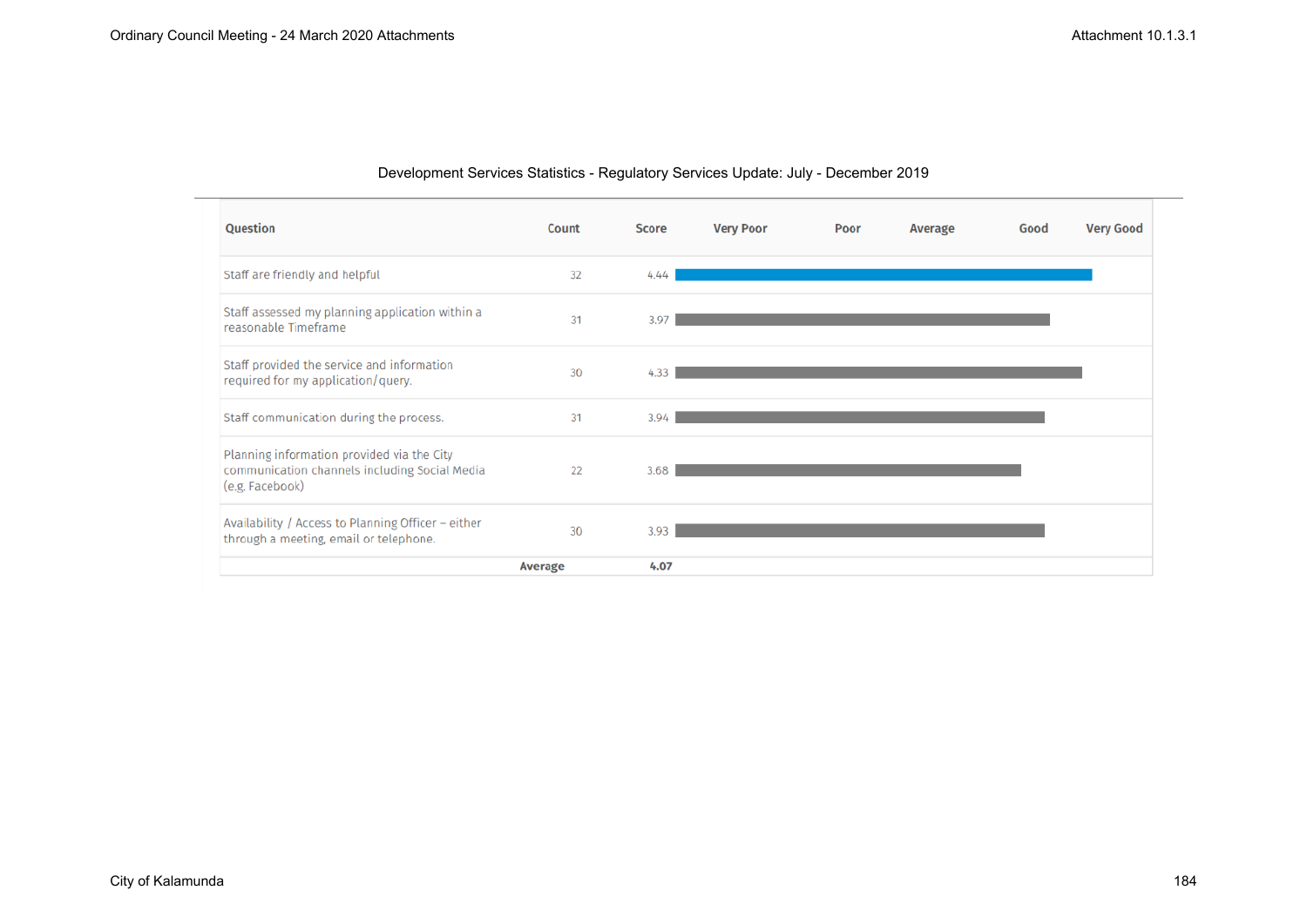# **Staff are friendly and helpful**

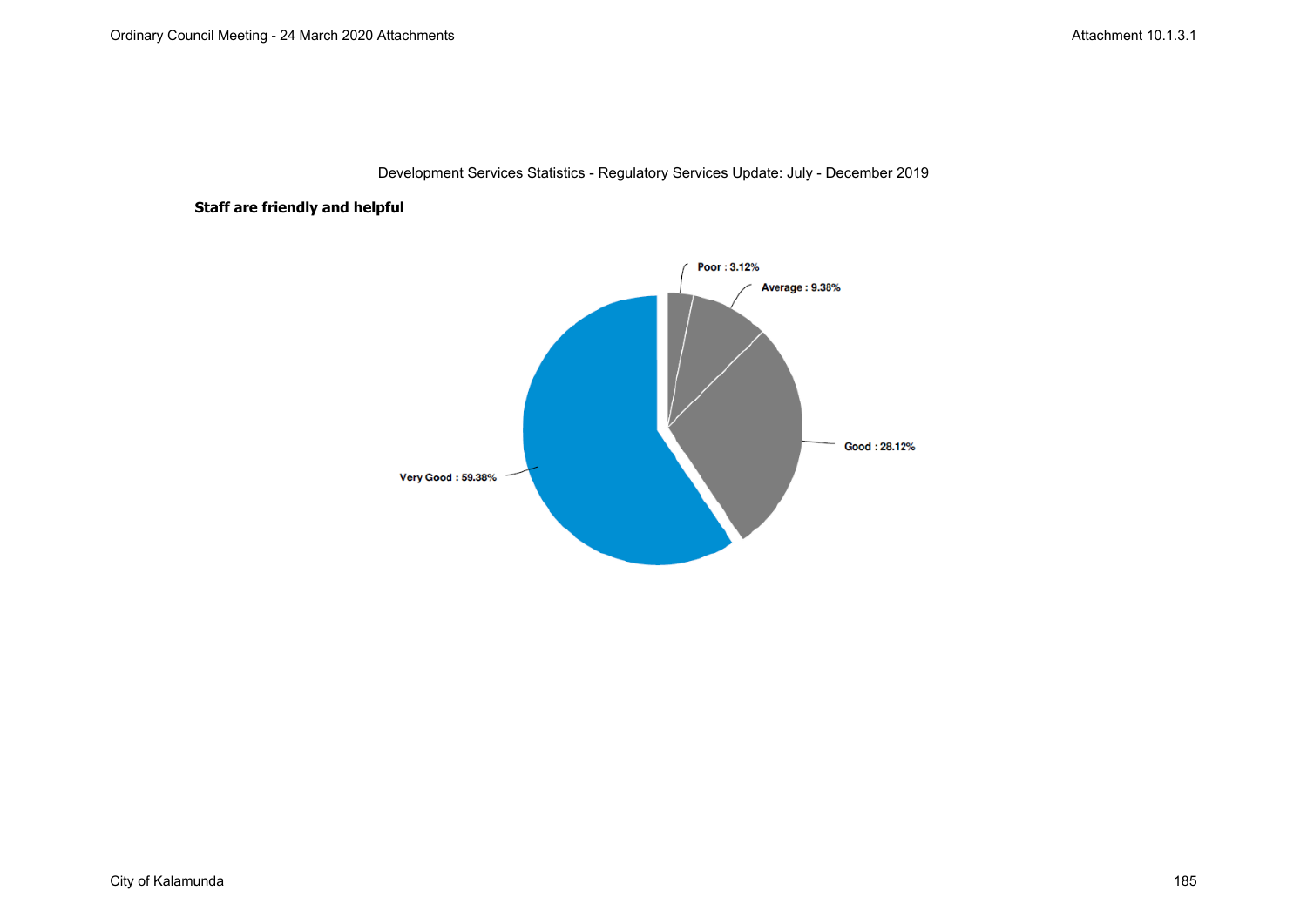| <b>Answer</b> | Count        | Percent  | 20% | 40% | 60% | 80% | 100% |
|---------------|--------------|----------|-----|-----|-----|-----|------|
| Very Poor     | $\bf{0}$     | 0%       |     |     |     |     |      |
| Poor          | $\mathbf{1}$ | $3.12\%$ |     |     |     |     |      |
| Average       | 3            | 9.38%    |     |     |     |     |      |
| Good          | 9            | 28.12%   |     |     |     |     |      |
| Very Good     | 19           | 59.38%   |     |     |     |     |      |
| <b>Total</b>  | 32           | 100 %    |     |     |     |     |      |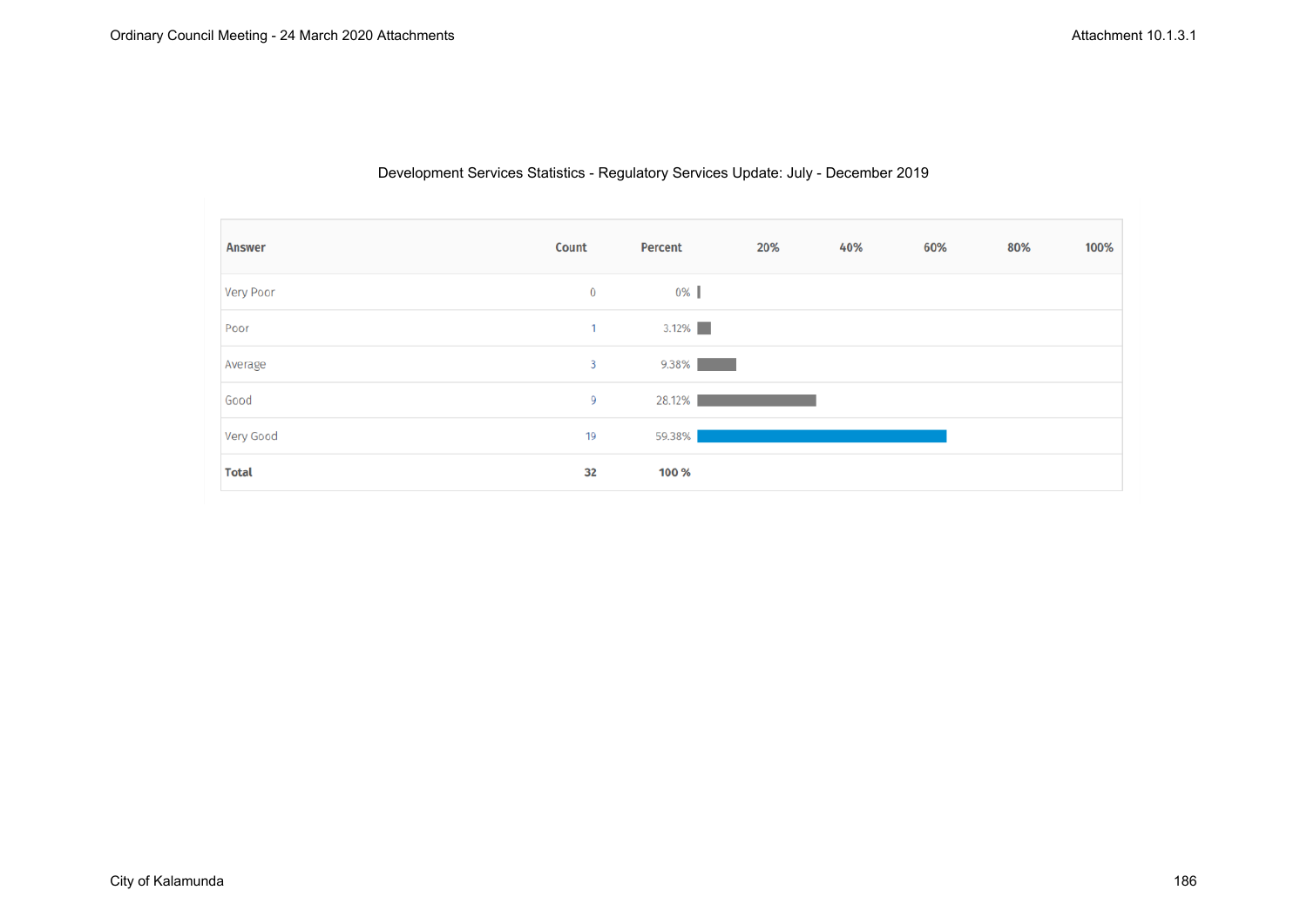**Staff assessed my planning application within a reasonable timeframe**

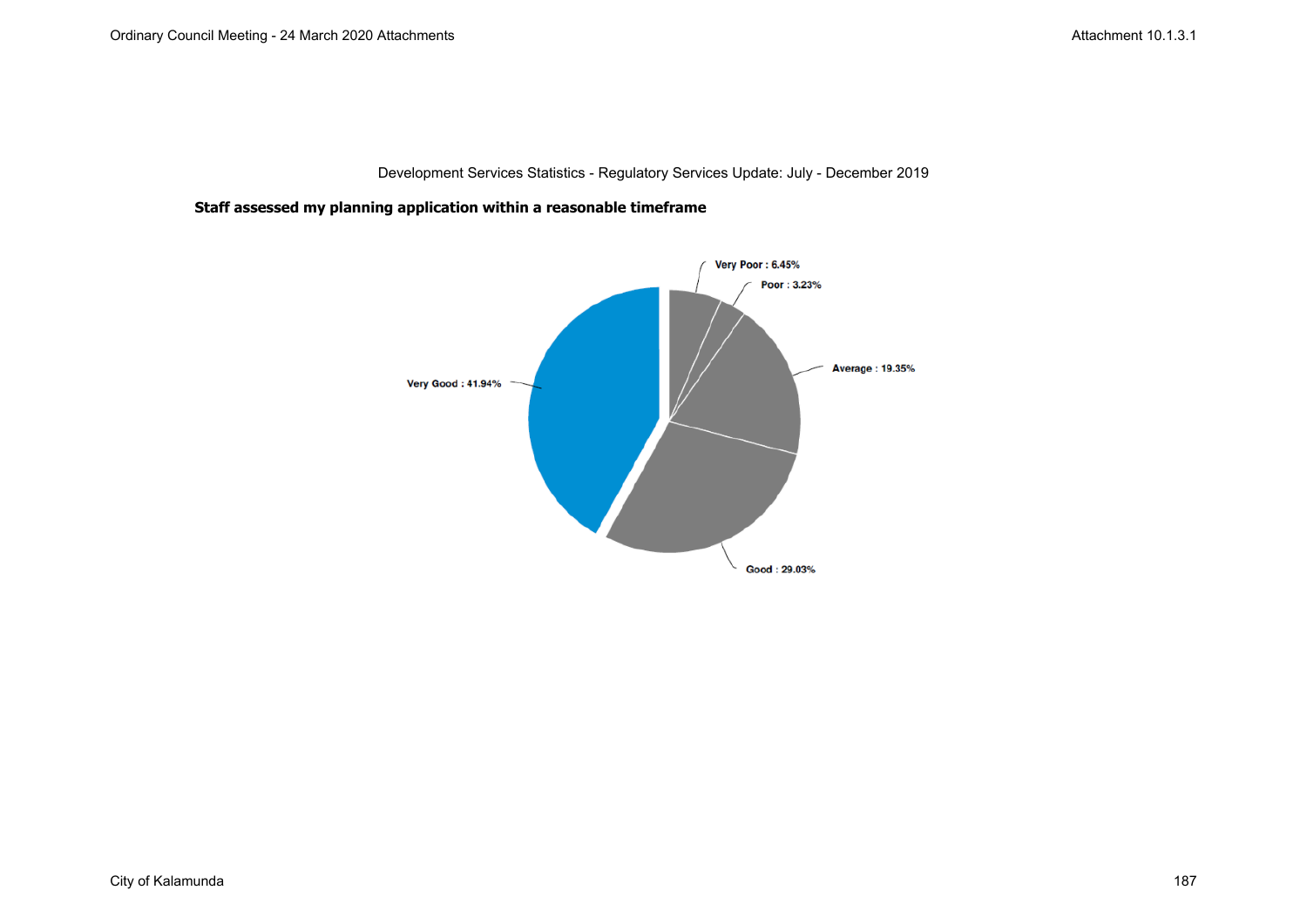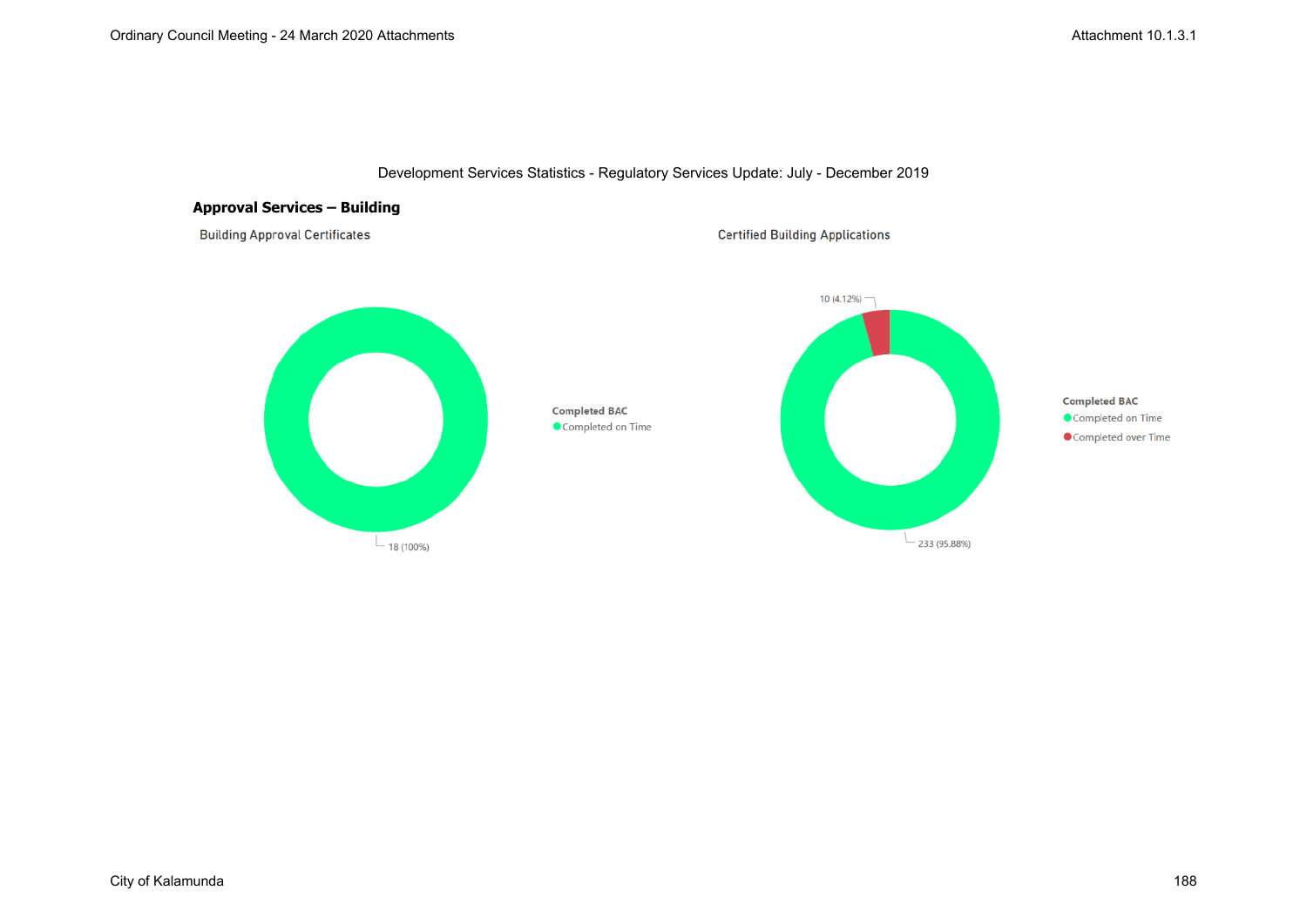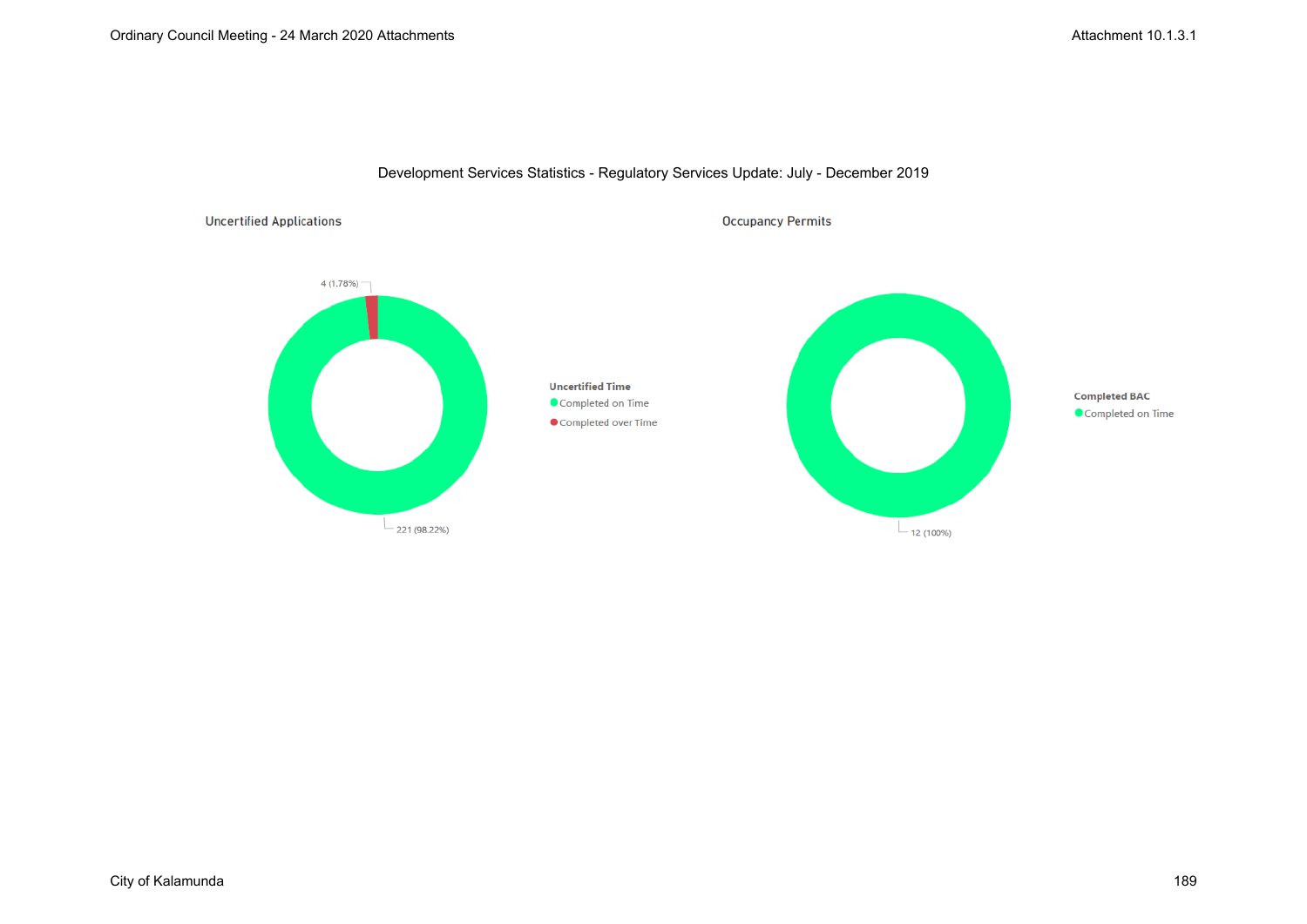### **Environmental Health and Community Safety**

#### **Environmental Health**

#### **No. of Health Service Requests (Complaints) received:**







# Health Complaints Completed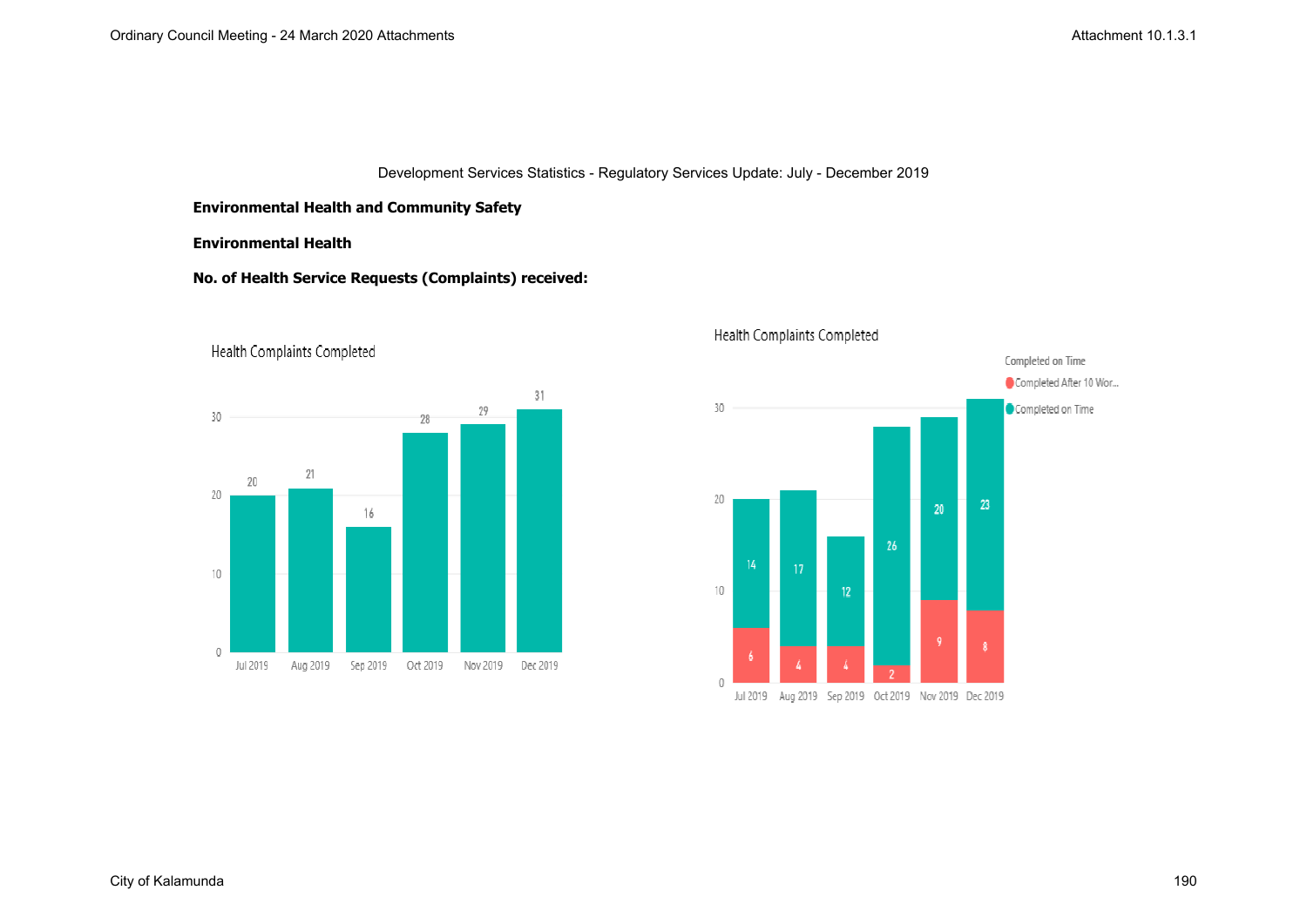

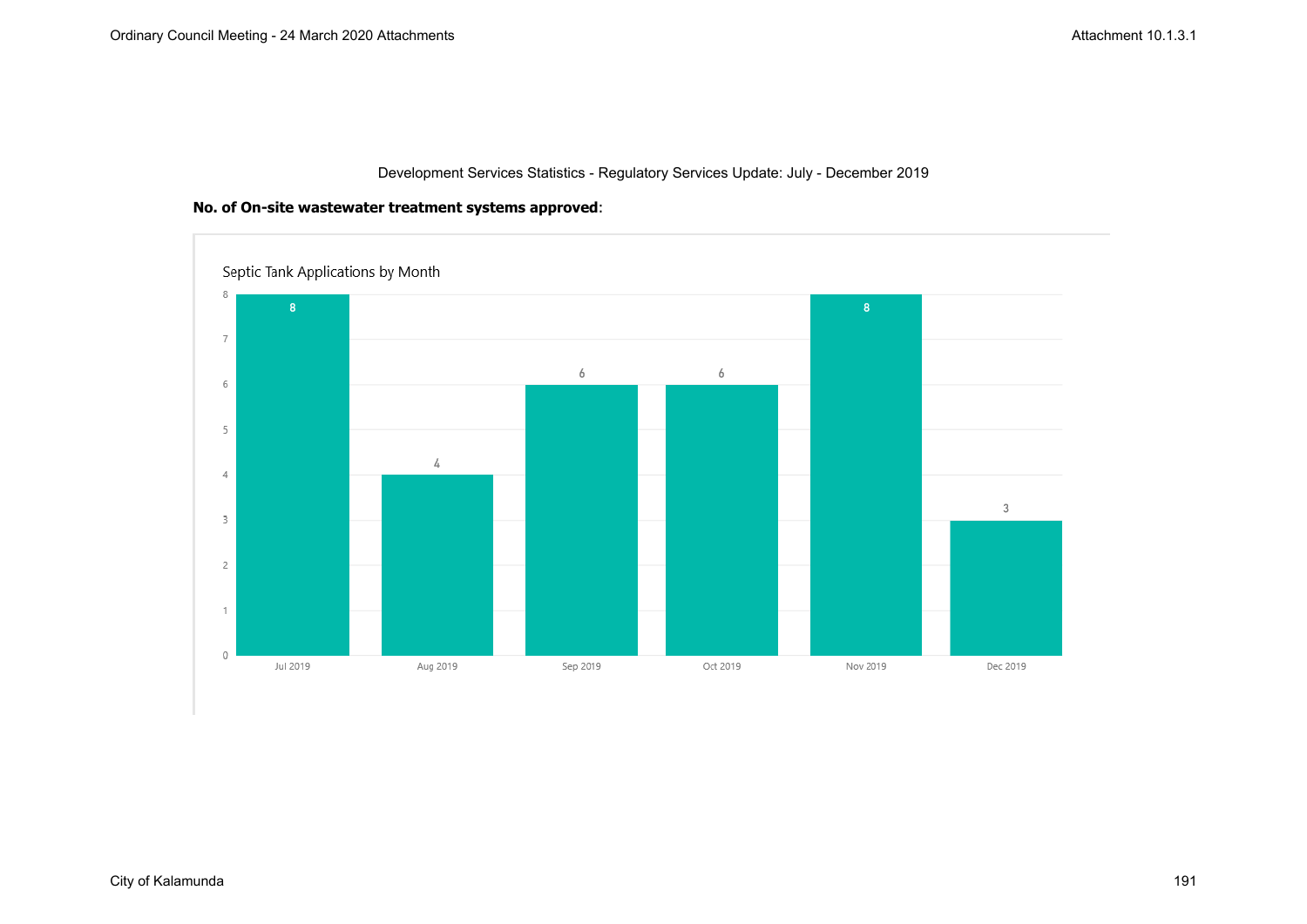### **No. of Food Businesses assessed:**

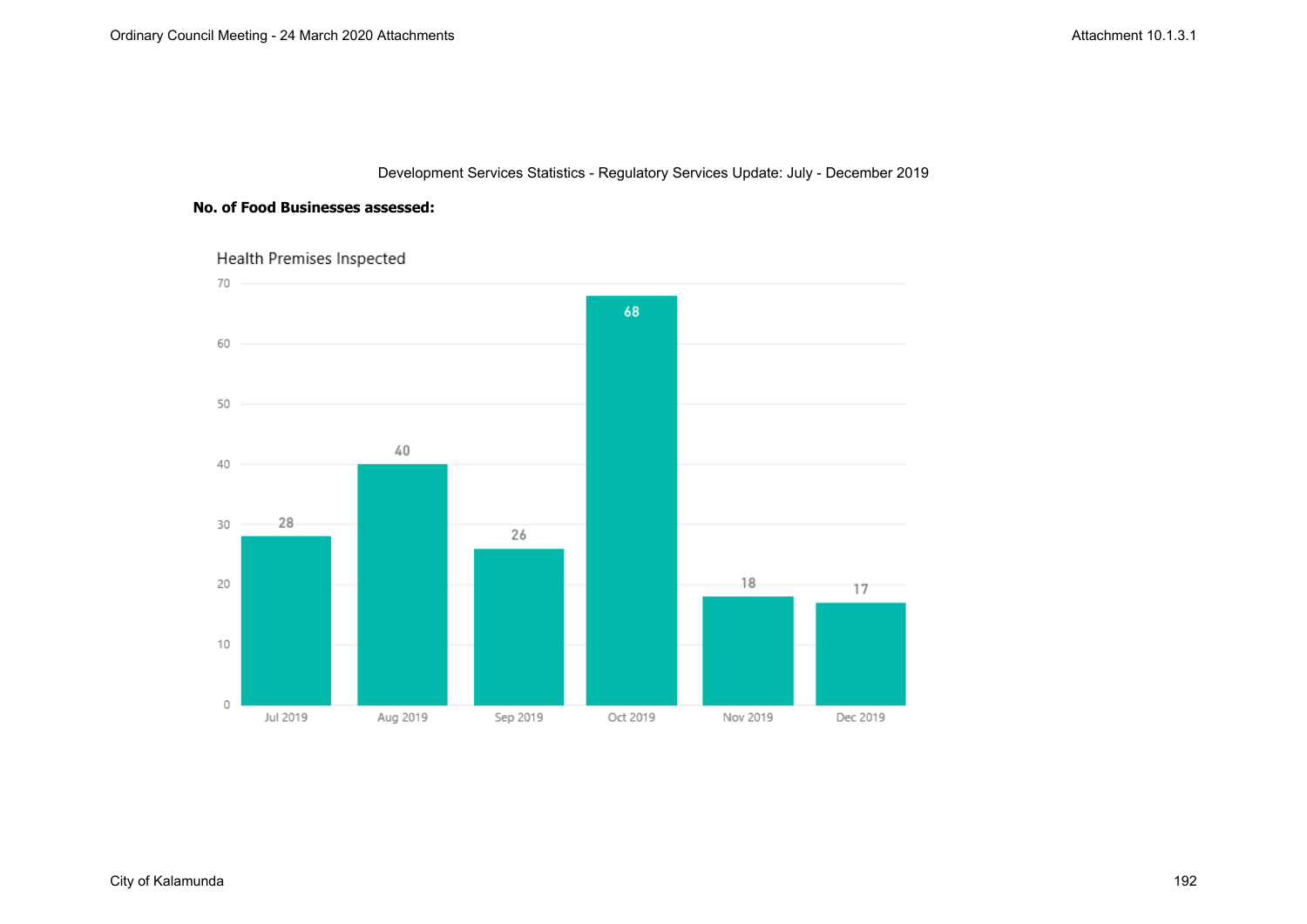### **Community Safety**

**Below is a summary of the number and nature of matters dealt with by the City's Rangers:**

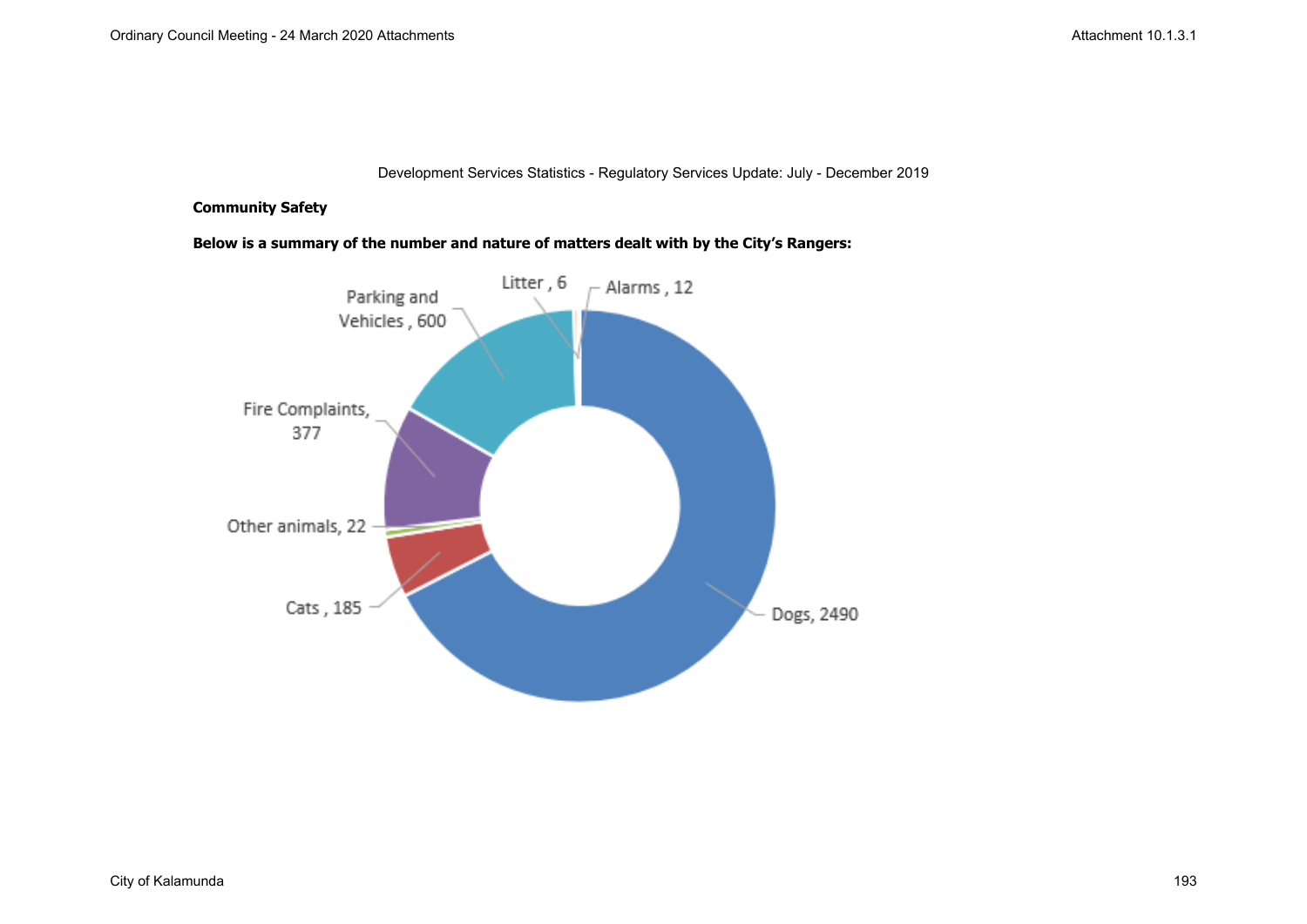#### **Below is a summary of the number of infringements issued so far this year with approximately 65% attributed to dog related matters and 33% for parking offences:**

Number of Infringements by Type